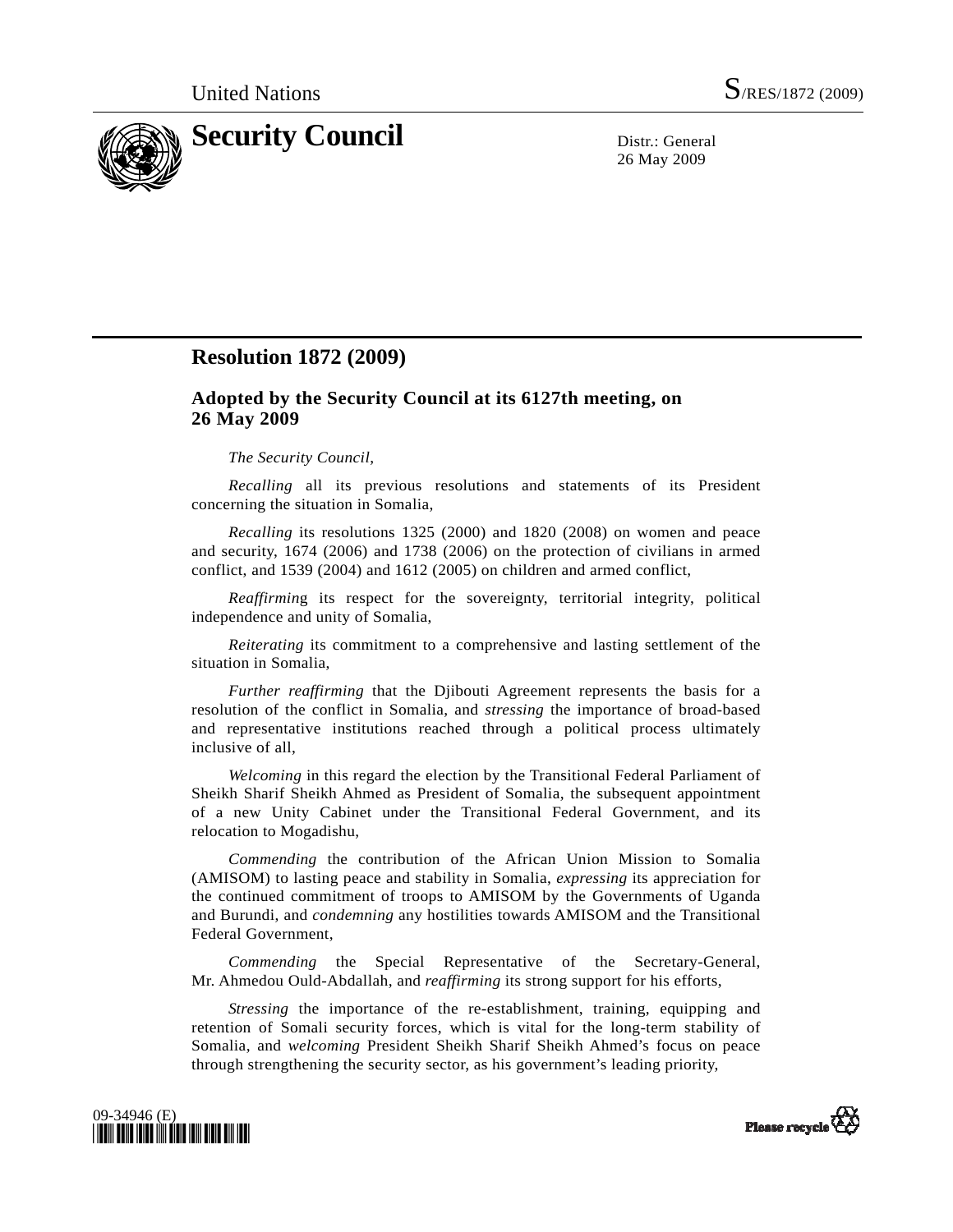*Reiterating* its serious concern at the renewed fighting in Somalia and *reaffirming* its support for the Transitional Federal Government,

*Reiterating* its serious concern at the worsening humanitarian situation in Somalia and *calling on* all Member States to contribute to current and future consolidated humanitarian appeals,

*Recognizing* the commitment of the Transitional Federal Government to address the humanitarian situation in Somalia and *encouraging* it to continue to work with the United Nations to build the capacity of its institutions to this end,

*Expressing* its concern that serious crimes, in particular killing and maiming, have been committed against civilians and humanitarian staff, in the ongoing conflict in Somalia and *reaffirming* the importance of the fight against impunity,

*Recalling* its resolution 1844 (2008), imposing measures against those individuals or entities who have been designated as engaging in or providing support for acts that threaten the peace, security or stability of Somalia, acting in violation of the arms embargo or obstructing humanitarian assistance to Somalia,

*Recognizing* that the ongoing instability in Somalia contributes to the problem of piracy and armed robbery at sea off the coast of Somalia, *stressing* the need for a comprehensive response by the international community to tackle piracy and its underlying causes, and *welcoming* the efforts of the Contact Group for Piracy off the Coast of Somalia, States and international and regional organizations,

*Welcoming* the Secretary-General's report (S/2009/210) and its recommendations for continued action on the political, security and recovery tracks by the Transitional Federal Government with the support of the international community,

*Determining* that the situation in Somalia constitutes a threat to international peace and security in the region,

*Acting* under Chapter VII of the Charter of the United Nations,

 1. *Calls* on all Somali parties to support the Djibouti Agreement, and *welcomes in this regard*, President Sheikh Sharif Sheikh Ahmed's call for all opposition groups to support this process;

 2. *Requests* the Secretary-General, through his Special Representative for Somalia, to work with the international community to continue to facilitate reconciliation;

 3. *Requests* the Secretary-General to include in his next report recommendations on ways to strengthen the Djibouti peace process;

 4. *Underlines* the crucial importance of all parties taking appropriate measures to ensure, without delay, unhindered humanitarian access and assistance to the Somali people;

 5. *Condemns* the recent resurgence in fighting and *calls* for the end of all hostilities, acts of armed confrontation and efforts to undermine the Transitional Federal Government;

 6. *Emphasizes* that Somalia's long-term security rests with the effective development by the Transitional Federal Government of the National Security Force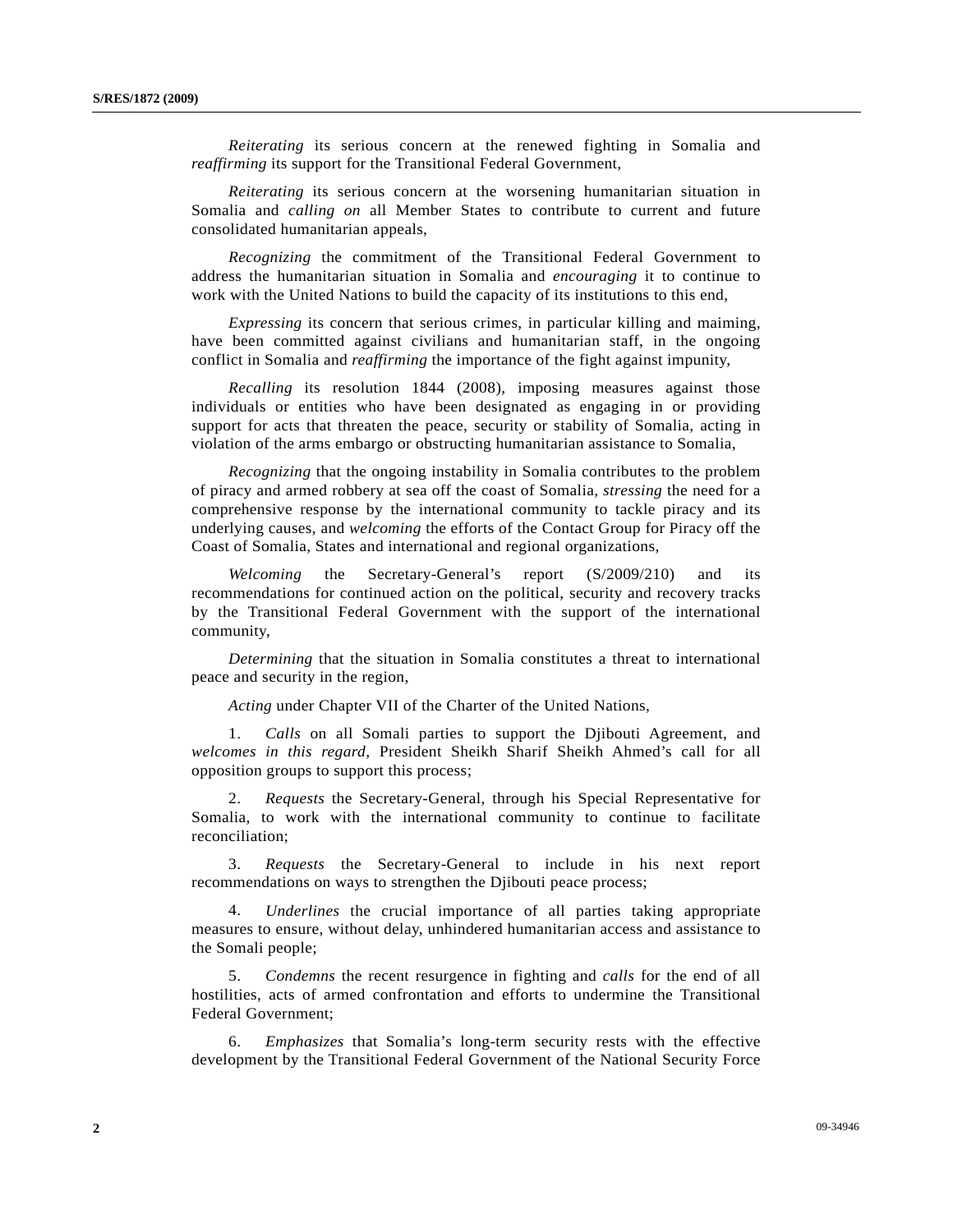and the Somali Police Force, in the framework of the Djibouti Agreement and in line with a national security strategy;

 7. *Welcomes* the International Conference on Somalia held in Brussels on 23 April 2009 in support of the Somali security institutions and AMISOM;

 8. *Urges* Member States, regional and international organizations to contribute generously to the United Nations Trust Fund for the Somali security institutions, and to offer technical assistance for the training and equipping of the Somali security forces, consistent with paragraphs 11 (b) and 12 of resolution 1772 (2007);

 9. *Requests* the Secretary-General to continue to assist the Transitional Federal Government in developing the transitional security institutions, including the Somali Police Force and the National Security Force, and further requests the Secretary-General to support the Transitional Federal Government in developing a national security strategy including plans for combating illicit arms trafficking, disarmament, demobilization and reintegration (DDR), justice and corrections capacities;

 10. *Calls* on the Transitional Federal Government to develop, in the context of the national security strategy outlined above, the legal and policy framework for the operation of its security forces including governance, vetting and oversight mechanisms, ensuring respect for the rule of law and the protection of human rights;

 11. *Recalls* its statement of intent regarding the establishment of a United Nations peacekeeping operation as expressed in resolution 1863 (2009);

 12. *Notes* that any decision to deploy such an operation would take into account inter alia the conditions set out in the Secretary-General's report (S/2009/210);

 13. *Requests* the Secretary-General to take the steps identified in his report in paragraphs 82-86, subject to the conditions in his report, and to report on progress by 30 September 2009, and again by 31 December 2009; and expresses its intention to review the situation;

 14. *Affirms* that the measures imposed by paragraph 5 of resolution 733 (1992) and further elaborated upon by paragraphs 1 and 2 of resolution 1425 (2002) shall not apply to supplies and technical assistance provided in accordance with paragraph 11 (b) of resolution 1772 (2007) to the Transitional Federal Government for the purposes of the development of its security sector institutions, consistent with the Djibouti peace process and subject to the notification procedure set out in paragraph 12 of resolution 1772 (2007);

 15. *Requests* the African Union to maintain and enhance AMISOM's deployment in Somalia in order to carry out its mandate as set out in paragraph 9 of resolution 1772 (2007), *welcomes* its efforts to protect the airport, seaport and other strategic areas in Mogadishu; and *encourages* it to continue to assist the Transitional Federal Government in the establishment of the National Security Force and the Somali Force;

 16. *Decides* to authorize the Member States of the African Union to maintain AMISOM until 31 January 2010 to carry out its existing mandate;